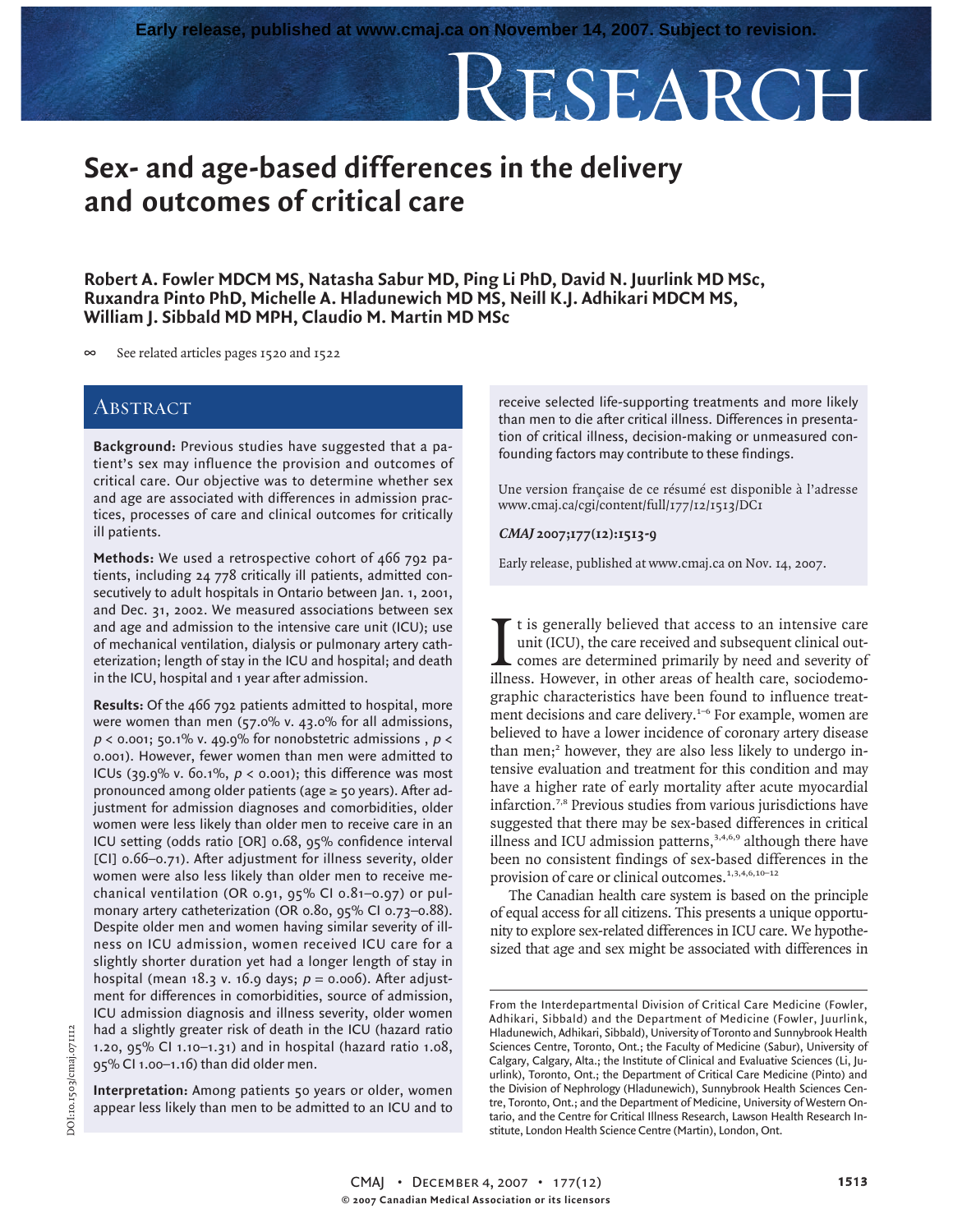admission practices, processes of care and clinical outcomes for critically ill patients, and we explored these relations over a 2-year period in a diverse sample of hospitals in Ontario.

# **Methods**

# **Study population**

We obtained data on admission demographics, process of care and outcomes from hospitals and ICUs that are part of the Canadian Critical Care Research Network (CCRNet), a collaboration of urban and nonurban primary, secondary and tertiary care facilities.<sup>13</sup> This database provided information on all patients admitted to adult ICUs in study hospitals from Jan. 1, 2001, to Dec. 31, 2002. We chose this 2-year period to minimize effects of seasonal variation in disease patterns and longer-term temporal trends and to allow sufficient follow-up. We restricted our cohort to Ontario hospitals to be able to merge the data set with other administrative databases. Of 13 participating centres, 4 were teaching and 9 were community hospitals. The median number of ICU beds was 14 (range 6–30); the median number of hospital beds was 361 (range 177–600).

Information was collected by trained data abstractors, entered into an electronic database and stored in a central repository. All data were examined for accuracy and completeness and were subjected to an iterative process of reconfirmation that has been found to have high interobserver reliability and validity.<sup>14</sup>

The research ethics board of the Sunnybrook Health Sciences Centre approved this study.

### **Data collection**

We collected data on demographic and physical characteristics (sex, age, height, weight); medical, surgical and specific diagnoses and comorbid conditions (based on International Classification of Diseases, 9th or 10th revision, codes), from which the Deyo adaptation of the Charlson Comorbidity Index<sup>15</sup> was calculated; diagnosis on ICU admission; source of ICU admission (e.g., emergency department, operating room, ward, other hospital); acute care variables necessary for the calculation of the APACHE (Acute Physiologic And Chronic Health Evaluation) II and III scores, which indicate severity of illness;<sup>16</sup> duration of ICU and hospital stay; and survival status at ICU and hospital discharge. We included patients admitted more than once in the analyses by adjusting for non-independence of observations.

To evaluate critical care provided and to determine longterm health outcomes, we linked each patient's record in the Canadian Critical Care Research Network with 3 populationbased administrative databases. The Canadian Institute for Health Information database includes detailed diagnostic and demographic information on all hospital admissions. The Ontario Health Insurance Program database includes billing claims from physicians for such procedures as hemodialysis, pulmonary artery catheterization and mechanical ventilation. Finally, the Registered Persons Database includes demographic and vital statistics on all Ontario residents ever issued a health card. These databases are routinely combined using encrypted health card numbers to study outcomes at the patient level.<sup>10,12</sup> We successfully linked these data sets for 21 225 (85.7%) of the critically ill patients in our cohort. There were no substantial differences in the proportion of women and men between the linked (40% women, 60% men) and unlinked (41% women, 59% men) records. Because catchment areas for each study hospital and the corresponding population size and sex distribution are not fixed, we chose to adjust for the known sex-specific population differences in the overall Ontario population and expressed admission rates as per 100 000 of the Ontario population, by sex and age decade.

# **Statistical analysis**

We compared characteristics of patients using Student's  $t$  test and the  $\chi^2$  test. We used multiple logistic regression analysis to examine the relation between sex and admission to the ICU, with adjustment for Charlson Comorbidity Index score, source of ICU admission and diagnosis on ICU admission. We also examined the relation between sex and technological care received (newly instituted mechanical ventilation, pulmonary artery catheterization or hemodialysis), with adjustment for APACHE III score and diagnosis on ICU admission. We used proportional hazards modelling to examine the relation between sex and mortality during ICU and hospital stay and up to 1 year after admission, with adjustment for Charlson Comorbidity Index score, diagnosis on ICU admission, source of ICU admission and APACHE III score. We examined predictor variables and potential confounders for multicollinearity using a correlation matrix to ensure no correlations above 0.80. We confirmed proportional hazards assumptions using log–log survival curves and a goodness-of-fit test. We followed the common practice of considering no more than I independent variable for every 10 patients who experienced an event of interest.<sup>17</sup> We limited our comparisons to the a priori specified explanatory variables of sex and specific potential confounders or effect modifiers, including age  $\geq$  50 or < 50 years, which is approximately the mean age of menopause in Canada and corresponds to age groupings in other studies),<sup>4</sup> diagnosis on ICU admission, source of ICU admission, Charlson Comorbidity Index score and APACHE III score. All statistical tests were 2-tailed, and we used a p value of 0.05 as the threshold for statistical significance.

# **Results**

### **Study population**

Between Jan. 1, 2001, and Dec. 31, 2002, 466 792 patients were admitted to the study hospitals. Overall, 57.1% of the patients were women and 42.9% were men ( $p <$  0.001) (Table 1). Medical diagnoses accounted for 57.2% of the admissions, surgical diagnoses for 28.8% and obstetric diagnoses for 14.0%. Of the patients admitted for nonobstetric reasons, 50.1% were women and 49.9% men ( $p <$  0.001). The mean age of the patients admitted to hospital was 44.2 (standard deviation [SD] 35.0) years. We observed a greater number of admissions involving women than men among patients 50 years or older.

### **Admissions to intensive care units**

There were 24 778 consecutive admissions to ICUs during the study period. At the time of hospital admission, the mean Charlson Comorbidity Index score was the same for men and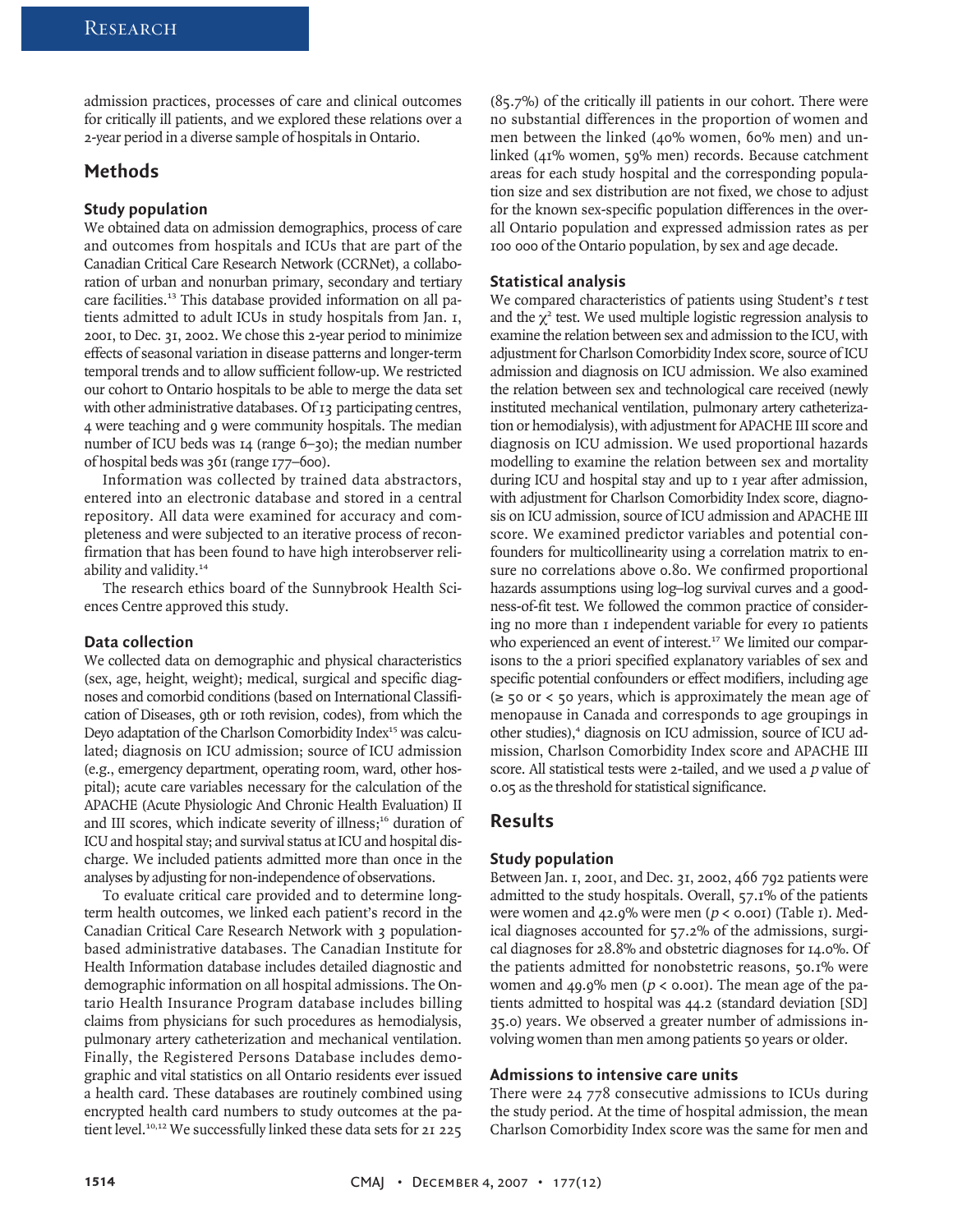women (Table 2). Although men accounted for about half (49.9%) of the nonobstetric hospital admissions, they accounted for 60.1% of the admissions to ICUs. This difference was more pronounced with increasing age (Figure 1).

At the time of ICU admission, the male and female patients were of comparable age and had similar severity of illness, as measured by the APACHE II and III scores (Table 2). Compared with men, women were more frequently admitted to ICU from an emergency department, hospital ward or other hospital. A higher proportion of women than of men were admitted because of a medical illness; the reverse was true for admissions after elective surgery, with more men than women being admitted.

Although the proportion of admissions due to specific diagnoses varied according to sex, greater numbers of men than of women were admitted to an ICU with a medical diagnosis or a nonobstetric surgical diagnosis (Table 2). After adjusting for Charlson Comorbidity Index score, source of ICU admission, medical or surgical diagnosis and each of the 50 most common diagnoses for hospital admission, we found that older women (age 50 years or more) were significantly less likely than older men to be admitted to an ICU (odds ratio [OR] 0.68, 95% confidence interval [CI] 0.66-0.71;  $p \lt \theta$ 0.001). This finding persisted after we excluded patients with an obstetric–gynecologic diagnosis.

## **Diagnostic and therapeutic services provided**

We found that significantly more critically ill men than women received mechanical ventilation (57.8% v. 52.3%;  $p <$  0.001) and pulmonary artery catheterization (29.8% v. 20.3%;  $p <$  0.001); we found no significant difference for hemodialysis (Table 3). These findings persisted after we adjusted for severity of illness by APACHE III score (odds of women receiving mechanical ventilation: OR 0.91, 95% CI 0.81–0.97,  $p = 0.005$ ; pulmonary artery catheterization: OR 0.80,  $95\%$  CI 0.73–0.88,  $p <$  0.001; and hemodialysis: OR  $0.87$ ,  $95\%$  CI  $0.67$ –1.12,  $p = 0.28$ ). Similar differences were found for both medical and surgical diagnoses and among both teaching and community hospitals. Because the differences may have been due to sex-discrepant practices of

| Table 1: Characteristics of 466 792 patients admitted to<br>hospitals in Ontario between Jan. 1, 2001, and Dec. 31, 2002 |                       |                      |  |  |  |  |
|--------------------------------------------------------------------------------------------------------------------------|-----------------------|----------------------|--|--|--|--|
|                                                                                                                          | No. (%) of patients*  |                      |  |  |  |  |
| Characteristic                                                                                                           | Women<br>$n = 266619$ | Men<br>$n = 200 173$ |  |  |  |  |
| Age, yr, mean (SD)                                                                                                       | 43.3 (34.3)           | 45.3 (35.9)          |  |  |  |  |
| No. of admissions                                                                                                        |                       |                      |  |  |  |  |
| Patients < 50 yr                                                                                                         | 159 820 (59.9)        | 93 776 (46.8)        |  |  |  |  |
| Patients $\geq 50$ yr                                                                                                    | 106 799 (40.1)        | 106 397 (53.2)       |  |  |  |  |
| Type of admission                                                                                                        |                       |                      |  |  |  |  |
| Medical                                                                                                                  | 132 352 (49.6)        | 134 884 (67.4)       |  |  |  |  |
| Surgical                                                                                                                 | 69 015 (25.9)         | 65 289 (32.6)        |  |  |  |  |
| Obstetric                                                                                                                | 65 252 (24.5)         |                      |  |  |  |  |

Note: SD = standard deviation.

\*Unless stated otherwise.

a small number of high-volume centres, we compared procedure rates between men and women at centres with high and low volumes but found generally consistent patterns.

# **Clinical outcomes**

Despite men and women 50 years or older having similar severity of illness on ICU admission, women received ICU care for a slightly shorter duration yet had a longer length of

**Table 2:** Characteristics of 24 778 patients admitted to intensive care units in the study hospitals between Jan. 1, 2001, and Dec. 31, 2002

|                                                                         | No. (%) of patients* |                    |  |  |
|-------------------------------------------------------------------------|----------------------|--------------------|--|--|
| Characteristic                                                          | Women<br>$n = 9878$  | Men<br>$n = 14900$ |  |  |
| Age, yr, mean (SD)                                                      | 62.3(18.5)           | 61(17.3)           |  |  |
| No. of admissions                                                       |                      |                    |  |  |
| Patients < 50 yr                                                        | 2 271 (23.0)         | 3 346 (22.5)       |  |  |
| Patients $\geq 50$ yr                                                   | 7 607 (77.0)         | 11 554 (77.6)      |  |  |
| Charlson Comorbidity Index<br>score at hospital admission,<br>mean (SD) | 1.45 (1.68)          | 1.45(1.69)         |  |  |
| <b>APACHE II score at ICU</b><br>admission, median (range)†             | 15 (10-22)           | $15(10-22)$        |  |  |
| APACHE III score at ICU<br>admission, median (range)†                   | 52 (36-75)           | 52 (36-75)         |  |  |
| Source of admission to ICU                                              |                      |                    |  |  |
| Emergency department                                                    | 3 476 (35.2)         | 4 744 (31.8)       |  |  |
| Operating room                                                          |                      |                    |  |  |
| Elective admission                                                      | 2651(26.8)           | 5 096 (34.2)       |  |  |
| Emergent admission                                                      | 971<br>(9.8)         | 1464<br>(9.8)      |  |  |
| Hospital ward                                                           | 1 958 (19.8)         | 2 497 (16.8)       |  |  |
| Other hospital                                                          | 666<br>(6.7)         | 856<br>(5.7)       |  |  |
| Other location                                                          | 156<br>(1.6)         | 243<br>(1.6)       |  |  |
| Most responsible diagnosis‡                                             |                      |                    |  |  |
| Medical                                                                 | 6263(63.4)           | 8 352 (56.1)       |  |  |
| Cardiovascular                                                          | 1 739 (17.6)         | 2 459 (16.5)       |  |  |
| Respiratory                                                             | 1608(16.3)           | 1 949 (13.1)       |  |  |
| Gastrointestinal/hepatic                                                | 390 (3.9)            | 674 (4.5)          |  |  |
| Sepsis                                                                  | 349<br>(3.5)         | 463<br>(3.1)       |  |  |
| Renal failure                                                           | 154<br>(1.6)         | 187<br>(1.3)       |  |  |
| Surgical                                                                | 3 615 (36.6)         | 6 548 (43.9)       |  |  |
| Cardiovascular                                                          | 1 352 (13.7)         | 3614(24.3)         |  |  |
| Gastrointestinal                                                        | 944 (9.6)            | 1171<br>(7.9)      |  |  |
| Respiratory/thoracic                                                    | 366 (3.7)            | 539<br>(3.6)       |  |  |
| Trauma                                                                  | 112<br>(1.1)         | 324<br>(2.2)       |  |  |
| Renal                                                                   | 108<br>(1.1)         | 309<br>(2.1)       |  |  |
| Gynecologic                                                             | 117<br>(1.2)         |                    |  |  |

Note: SD = standard deviation, APACHE = Acute Physiologic And Chronic Health Evaluation.

\*Unless stated otherwise.

†Range = lower quartile–upper quartile.

‡All medical and surgical admission diagnoses are displayed, in addition to a selected subset of these diagnoses.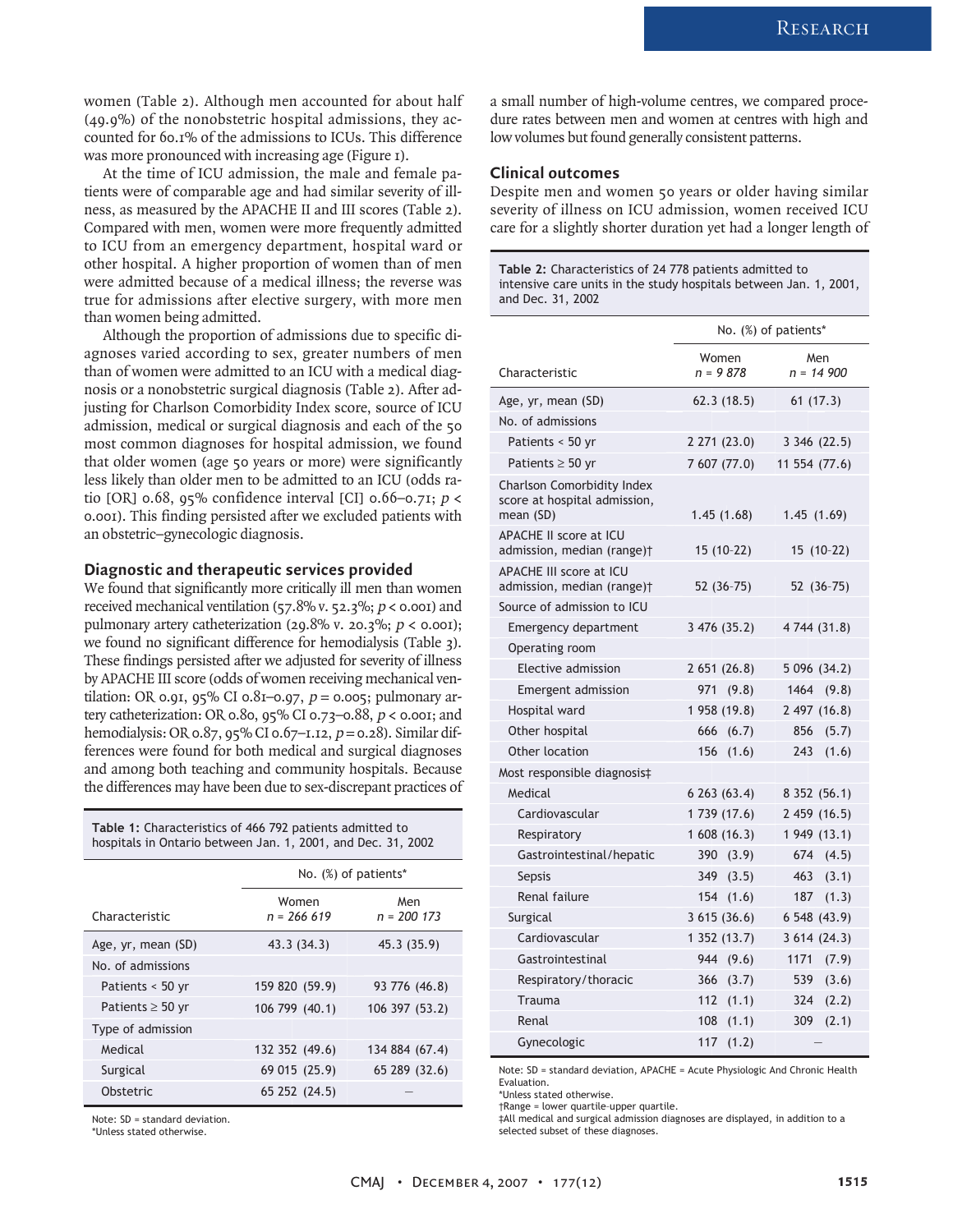stay in hospital (mean  $18.3$  v. 16.9 days;  $p = 0.006$ ) (Table 4).

Among all of the patients admitted to hospital, we found that the in-hospital and 1-year rates of death were slightly yet significantly higher among men than among women (Table 4). However, among critically ill patients, we observed the opposite: despite critically ill men and women 50 years or older having similar severity of illness, mortality was higher among women than among men in the ICU (15.4% v. 12.7%;  $p \lt \theta$ 0.001) and in hospital (22.3% v. 18.9%;  $p < 0.001$ ) (Table 4). When we examined mortality by age decade and by 20-year increments, we also found that mortality was significantly



**Figure 1:** Age and sex distribution of 24 778 patients admitted to intensive care units at study hospitals in Ontario between Jan. 1, 2000, and Dec. 31, 2001. Figures were adjusted for known sex-specific population differences in the overall Ontario population and are expressed as admission rates per 100 000 of the Ontario population, by sex and age decade.

**Table 3:** Procedural and technological care delivered to patients admitted to intensive care units in the study hospitals

|                                     | No. $(\%)$ of patients |                      |         |  |  |  |  |
|-------------------------------------|------------------------|----------------------|---------|--|--|--|--|
| Care                                | Women                  | Men                  | p value |  |  |  |  |
| Mechanical ventilation              | 4 438/8 493 (52.3)     | 7 363/12 732 (57.8)  | 0.001   |  |  |  |  |
| Surgical admissions                 | 1 770/3 191 (55.5)     | 3 745/5 859 (63.9)   |         |  |  |  |  |
| Medical admissions                  | 2 668/5 302 (50.3)     | 3 618/6 873 (52.6)   |         |  |  |  |  |
| Pulmonary artery<br>catheterization | 1 720/8 493 (20.3)     | 3 794/12 732 (29.8)  | 0.001   |  |  |  |  |
| Surgical admissions                 | 1 040/3 191 (32.6)     | 2 858/5 859 (48.8)   |         |  |  |  |  |
| Medical admissions                  | 680/5 302 (12.8)       | 936/6 873 (13.6)     |         |  |  |  |  |
| Hemodialysis                        | 105/8 166<br>(1.3)     | $166/12$ 339 $(1.4)$ | 0.75    |  |  |  |  |
| Surgical admissions                 | 26/3 141<br>(0.8)      | 37/5 795<br>(0.6)    |         |  |  |  |  |
| Medical admissions                  | 79/5 025<br>(1.6)      | 129/6 544<br>(2.0)   |         |  |  |  |  |

Note: Figures are expressed as the proportion of critically ill patients in the study cohort for whom the required data were available.

higher among critically ill older women than men (see Appendix 1). Mortality did not differ significantly between younger critically ill women and men. We were able to determine the 1-year mortality for 85.7% of the critically ill patients: it remained higher among women than among men (28.6% v. 25.2%;  $p <$  0.001) at 12 months after admission to ICU owing to a significantly higher rate of death among older women than among older men (Table 4, Appendix 1).

To investigate how sex-related differences might depend on age, we prospectively chose a cutoff for age of 50 years. We found that there was an interaction between age and sex and

that the chosen cutoff for age was appropriate, since differences generally increased after this age. A multiple logistic regression model that had in-ICU death as the outcome and included age, sex, APACHE III score (severity of illness) and all 2-way interactions revealed an expected interaction between age and severity of illness ( $p =$ 0.002). Therefore, we used separate models for patients less than 50 years old and those 50 years or older. We used proportional hazards modelling to examine the relation between sex and time to death, adjusting for APACHE III score, Charlson Comorbidity Index score, each of the 50 most common diagnoses and source of ICU admission. We found no effect of sex among patients less than 50 years. However, after adjusting for all other factors, we found a significant effect ( $p <$  0.001) among older patients (Figure 2). Among older patients, being female was associated with a 20% increased risk of death in ICU (hazard ratio [HR] 1.20, 95% CI 1.10-1.31), an 8% increased risk of death in hospital (HR 1.08, 95% CI 1.00–1.16) and a 6% (nonsignificant) increased risk of death over 1 year (HR 1.06, 95% CI 1.00–1.12).

# **Interpretation**

In this large cohort of patients admitted to hospitals and ICUs in Ontario over a 2-year period, we found sex- and age-related differences in admissions to ICU and receipt of specific life-supporting interventions, as well as in short- and long-term outcomes. Women represented more than half of the patients admitted to hospital during the study period, a distribution similar to that of patients admitted to all Canadian hospitals during 2000–2001 (58.0% v. 42.0%).<sup>18,19</sup> The distribution of women and men admitted for nonobstetric reasons corresponded to the slight predominance of women in the Ontario (51.1%) and Canadian (51.0%) general populations during 2001.<sup>20</sup> As well, the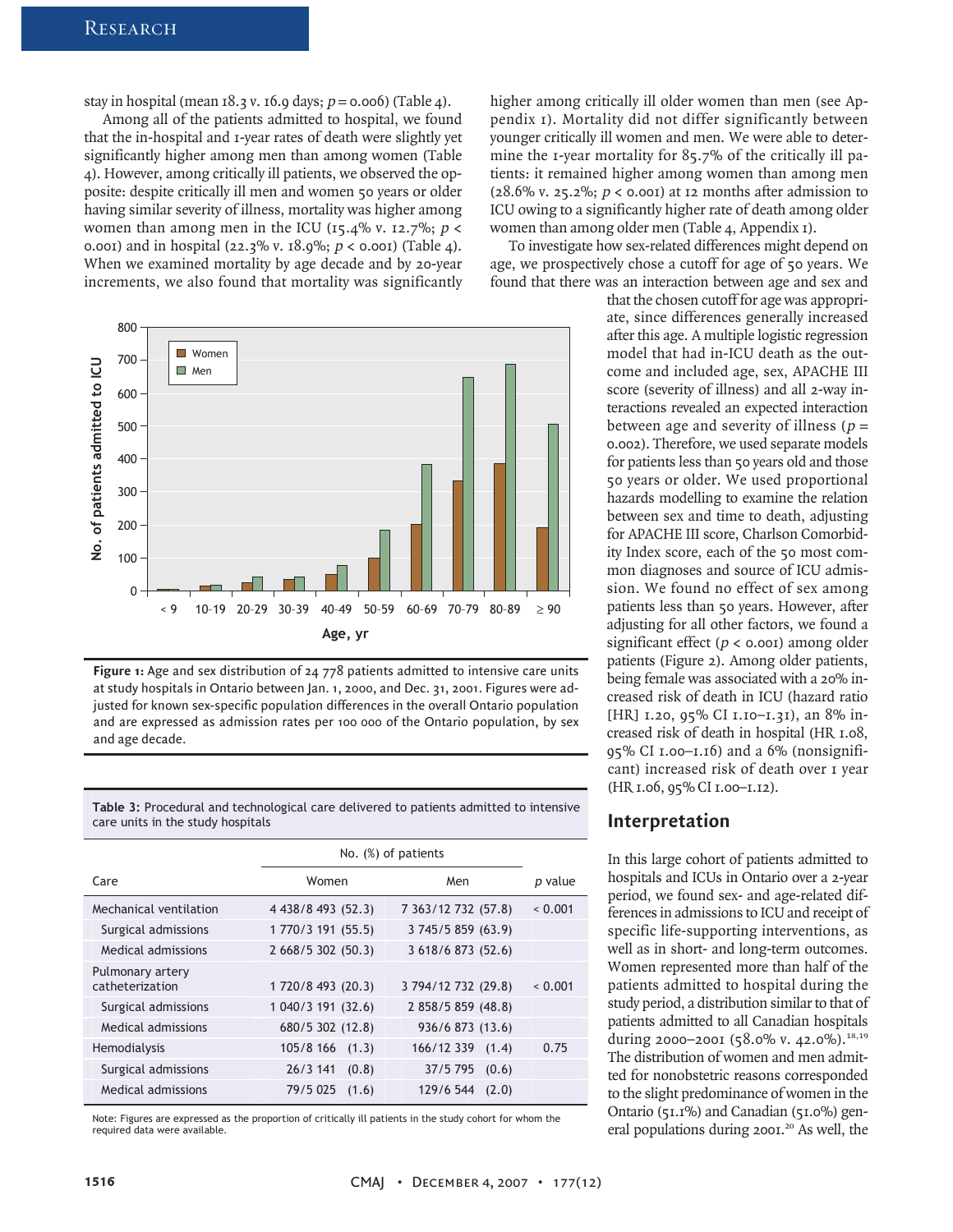greater number of women than men among patients 50 years or older who were admitted to hospital corresponded to the slight female predominance in the general population that increases with age and to the proportion of patients admitted to other Canadian hospitals who were 50 years or older.<sup>18</sup>

However, despite more women than men 50 years or older being admitted to hospital, women were significantly less likely than men to receive care in an ICU. Moreover, although men and women had similar severity of illness at the time of ICU admission, women were less likely than men to receive mechanical ventilation and pulmonary artery catheterization for medical and surgical diagnoses. In addition, we found that, after adjusting for comorbidities, diagnosis on ICU admission and severity of illness, the rates of death in ICU and in hospital were higher among critically ill women 50 years or older than among their male counterparts.

As age increased, men were increasingly more likely than women to be admitted to ICU regardless of whether their diagnosis was medical or surgical and despite the fact that there are more women in the general population, that more women than men were admitted to the study hospitals and that severity of illness at the time of ICU admission was similar for men and women. This difference might be because in-hospital illness progresses differently for men and women. Although we accounted for the 50 most common diagnoses for hospital admission and used a well-validated comorbidity index to account for the possibility of different comorbidity-based severity of illness at the time of hospital admission, we found that older men were still more likely than older women to be admitted to an ICU. This makes any sex-related differences in population-based disease prevalence less likely to be the sole explanation for our findings. Other epidemiologic studies have observed similar sex-related differences.<sup>3,4,21</sup>

Our finding that critically ill women were less likely than critically ill men to receive mechanical ventilation and pulmonary artery catheterization is consistent with findings from other studies that showed men being more likely than women to receive invasive therapies.<sup>1,3</sup> Although we found that men with acute renal failure more commonly received hemodialysis than did women, the difference was not significant. Similar observations have been reported in other acute care populations.<sup>5</sup>

Older men are known to have a higher risk of death than older women after admission to hospital.<sup>22</sup> However, we found the opposite among critically ill patients: older women who were critically ill were more likely to die than critically ill men of similar age. This age–sex relation is consistent with findings from smaller studies.<sup>4,23</sup> In previous studies, sex-related differences in outcomes among critically ill patients receiving mechanical ventilation were attenuated after adjustment for severity of illness;<sup>3,24</sup> however, we found important residual sex- and age-related associations after making such adjustments.

Gender bias has been reported to affect treatment decisions in other fields and may also influence decisions about ICU admission.1,4,25 Sex-related differences may be due to differences in decision-making or preferences of the patients, their surrogate decision-makers or the health care team. For example, in a study of differences between men and women in the rate of hip and knee arthroplasty, women were found to have a greater need than men for joint replacement therapy, but despite equal willingness to undergo the procedure, they were less likely than men to discuss surgery with their physician, which led to less frequent recommendation for surgery.<sup>26</sup> These differences increased with age. The Study to Understand Prognoses and Preferences for Outcomes and Risks of Treatments — a large multicentre observational study and clinical trial that examined critical care delivery at the end of life — similarly found that physician–patient communication regarding preferences for aggressiveness of care was suboptimal and pronounced among older patients.<sup>27,28</sup> In Canada, women are generally both younger and have a longer life-expectancy than their spouses, which leads to elderly women more frequently assuming a role as caregiver or supporter of their older male partner. In contrast, at end of life, women are

| Table 4: Length of stay in intensive care unit (ICU) and hospital, and mortality among study patients |                          |                            |         |                                  |                                |         |                                  |                                |         |
|-------------------------------------------------------------------------------------------------------|--------------------------|----------------------------|---------|----------------------------------|--------------------------------|---------|----------------------------------|--------------------------------|---------|
| Outcome                                                                                               | All women<br>$n = 8,493$ | All men<br>$n = 12,732$    | p value | Women $\leq 50$ yr<br>$n = 1971$ | Men $\leq 50$ yr<br>$n = 2832$ | p value | Women $\geq 50$ yr<br>$n = 6522$ | Men $\geq$ 50 yr<br>$n = 9900$ | p value |
| Length of stay,<br>d, mean (SD)                                                                       |                          |                            |         |                                  |                                |         |                                  |                                |         |
| ICU                                                                                                   | 4.7(9.5)                 | 4.8(12.8)                  | 0.56    | 4.2(11.0)                        | 4.5(15.3)                      | 0.57    | $4.8$ (9.0)                      | 4.9(12.0)                      | 0.78    |
| Hospital                                                                                              | 17.4(24.2)               | 16.4(24.8)                 | 0.006   | 14.4(22.1)                       | 14.9(28.6)                     | 0.49    | 18.3(24.7)                       | 16.9(23.8)                     | < 0.001 |
| Mortality, no. (%)                                                                                    |                          |                            |         |                                  |                                |         |                                  |                                |         |
| All patients                                                                                          |                          |                            |         |                                  |                                |         |                                  |                                |         |
| In hospital                                                                                           | 7032(2.6)                | 7 7 31 (3.9)               | 0.001   | 497 (0.3)                        | 614(0.7)                       | 0.001   | 6535(6.1)                        | 7117(6.7)                      | 0.001   |
| 1 yr after<br>admission                                                                               |                          | 22 716 (8.5) 25 559 (12.8) | 0.001   | 2040(1.3)                        | $2,202$ $(2.4)$                | 0.001   | 20 676 (19.4)                    | 23 357 (22.0)                  | 0.001   |
| Critically ill patients                                                                               |                          |                            |         |                                  |                                |         |                                  |                                |         |
| In ICU                                                                                                | 1138(13.4)               | 1,466, (11.5)              | 0.001   | 135(6.8)                         | 207(7.3)                       | 0.54    | 1003(15.4)                       | 1259(12.7)                     | 0.001   |
| In hospital                                                                                           | 1629(19.2)               | 2137(16.8)                 | 0.001   | (8.8)<br>173                     | 264(9.3)                       | 0.52    | 1456(22.3)                       | 1 873 (18.9)                   | 0.001   |
| 1 yr after<br>admission                                                                               | 2 426 (28.6)             | 3203(25.2)                 | 0.001   | 257(13.0)                        | 359(12.7)                      | 0.71    | 2,169, (33.3)                    | 2 844 (28.7)                   | 0.001   |

Note: SD = standard deviation.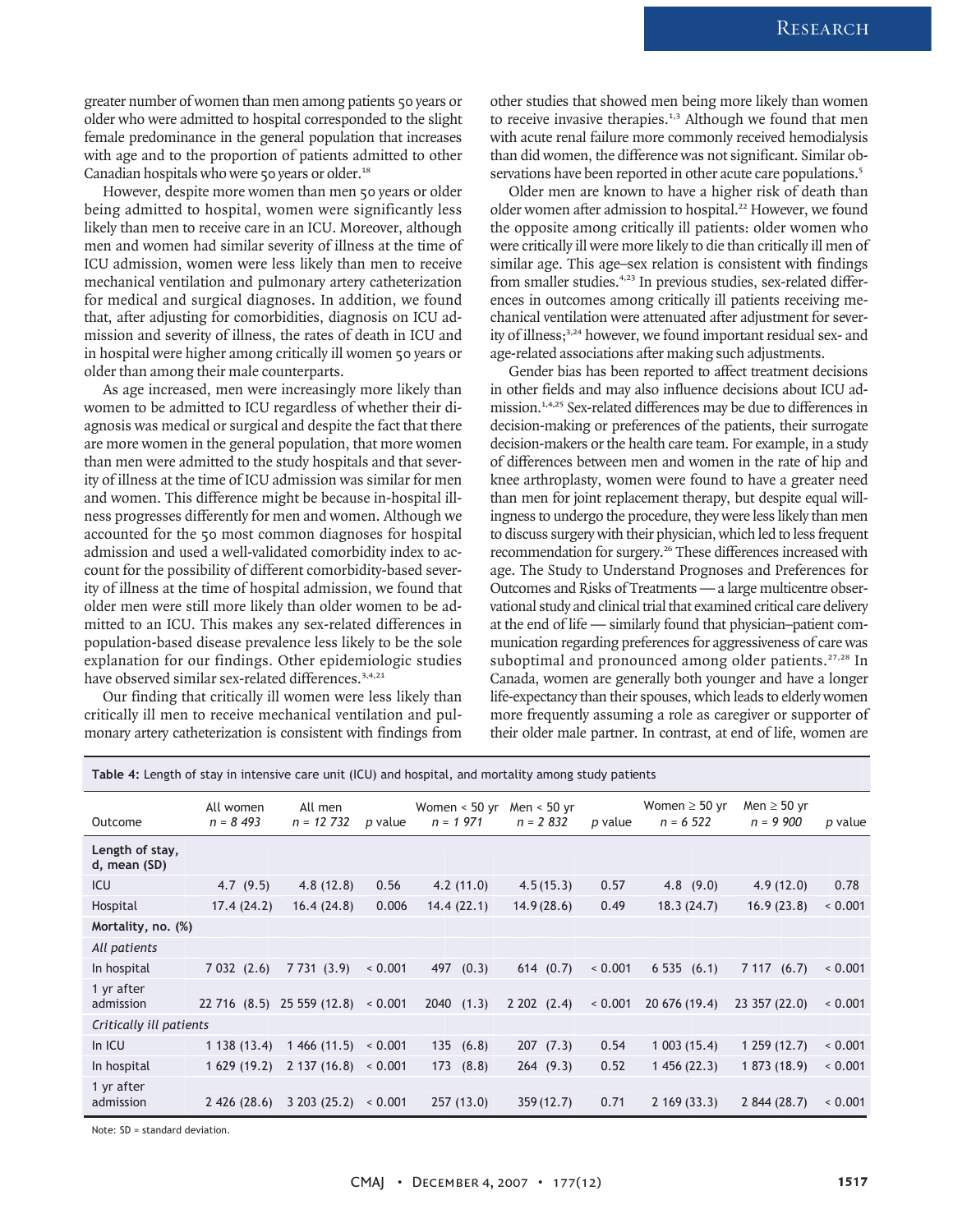older than men and more likely to be widowed. This different social context may lead to different decisions about aggressiveness of end-of-life care by men and women or their families. Although previous studies have not found sex to be independently associated with the decision to withdraw specific life-supporting therapies, such as mechanical ventilation, there may be substantial differences in the decision process concerning initiation versus withdrawal of specific forms of ICU therapies.<sup>29,30</sup> Even though such invasive therapies do not necessarily improve clinical outcomes,<sup>31</sup> our findings suggest that differential care strategies may exist among older men and women.

There may also be plausible biological explanations for the differences in mortality we found between critically ill older men and women. Sex has been found to influence the expression, progression and outcome of many common medical conditions and can influence pharmacokinetics and responses to therapy.<sup>32,33</sup> It may also influence susceptibility to immunologic disorders and responses to severe infections and sepsis.<sup>23,34</sup> These factors may explain differential outcomes of critical illness. However, a consistent relation between critical

| All women            |                     |         | Decreased<br>← risk   |
|----------------------|---------------------|---------|-----------------------|
| In ICU               | HR (95% CI)         | p value |                       |
| Unadjusted           | $1.15(1.06-1.24)$   | 0.001   |                       |
| Adjusted             | $1.20(1.10-1.30)$   | 0.001   |                       |
| In hospital          |                     |         |                       |
| Unadjusted           | $1.09(1.02 - 1.16)$ | 0.009   |                       |
| Adjusted             | $1.09(1.01-1.16)$   | 0.020   |                       |
| 1 yr after admission |                     |         |                       |
| Unadjusted           | $1.16(1.10-1.22)$   | 0.001   |                       |
| Adjusted             | $1.08(1.02 - 1.14)$ | 0.009   |                       |
|                      |                     |         |                       |
| Women < 50 yr        |                     |         | 0.9<br>$\overline{1}$ |
| In ICU               | HR (95% CI)         | p value |                       |
| Unadjusted           | $0.94(0.76-1.17)$   | 0.59    |                       |
| Adjusted             | $1.06(0.84-1.34)$   | 0.62    |                       |
| In hospital          |                     |         |                       |
| Unadjusted           | $0.94(0.78-1.14)$   | 0.53    |                       |
| Adjusted             | $0.97(0.79-1.19)$   | 0.78    |                       |
| 1 yr after admission |                     |         |                       |
| Unadjusted           | $1.03(0.87-1.20)$   | 0.76    |                       |
| Adjusted             | $1.04(0.88-1.23)$   | 0.67    |                       |
|                      |                     |         |                       |
| Women $\geq 50$ yr   |                     |         | 0.7<br>1              |
| In ICU               | HR (95% CI)         | p value |                       |
| Unadjusted           | $1.18(1.09-1.28)$   | 0.001   |                       |
| Adjusted             | $1.20(1.10-1.31)$   | < 0.001 |                       |
| In hospital          |                     |         |                       |
| Unadjusted           | $1.11(1.04-1.19)$   | 0.003   |                       |
| Adjusted             | $1.08(1.00-1.16)$   | 0.044   |                       |
| 1 yr after admission |                     |         |                       |
| Unadjusted           | $1.20(1.13-1.26)$   | 0.001   |                       |
| Adjusted             | $1.06(1.00-1.12)$   | 0.06    |                       |
|                      |                     |         |                       |
|                      |                     |         |                       |





**Figure 2:** Unadjusted and adjusted hazard ratios for risk of death among critically ill women (v. men) admitted to intensive care units (ICUs). (Adjustments were for Charlson Comorbidity Index score, APACHE III score [severity of illness], source of ICU admission and diagnosis on ICU admission.)

illness and sex, immunologic response and clinical outcomes has not been established.<sup>23,35,36</sup> Different estrogen or other sexrelated hormone levels and unique cytokine responses among younger and older men and women may explain in part the difference in mortality we observed.<sup>37</sup> However, critical illness comprises a broad range of complex underlying conditions, and it is unlikely that a single or even a few simple sex-related biological differences apply equally and in all circumstances.

The strengths of our study include its large sample, the diverse nature of participating ICUs and patients, a detailed knowledge of severity of illness and comorbidities, and longterm outcome data. We were able to adjust for differences in acute physiology and chronic illnesses, as well as surgical versus medical admission diagnoses. We were also able to examine differences in the delivery of life-supporting care and determine the long-term outcomes for a large proportion of patients.

Our study had several limitations. Because it was observational, we were unable to establish causal relations. We also were unable to determine population prevalence rates for all ICU admission diagnoses and, thus, could not explore reasons for different admission rates among men and women for all conditions. Similarly, information was not available for all critically ill patients in all ICUs in Ontario. However, we used a broad spectrum of teaching and community hospitals and ICUs within a research network well known for its ability to capture valid and detailed information at the patient level. There may have been variables that we were unable to measure that had important effects on the reported associations. Finally, our results may not be generalizable to other jurisdictions, although patient demographics in our cohort are similar to those at other Canadian hospitals and our findings are consistent with reports of admission patterns and care received in other health care systems.<sup>4,5</sup>

In conclusion, we have shown that there may be important sex- and age-related differences in the provision of critical care and outcomes of critical illness within a health care system founded on the principle of equal access and opportunity for all patients. Further research is needed to determine whether these findings are due to sex-related differences in prevalence or response to critical illness, differences in preference for or access to intensive care, or other differences in the provision of care to critically ill patients.

This article has been peer reviewed.

**Competing interests:** None declared.

**Contributors:** All of the authors made substantial contributions to the conception and design, acquisition of data, or analysis and interpretation of data; drafted the article or revised it critically for important intellectual content; and gave final approval of the version to be published.

**Acknowledgements:** We are grateful for the contributions of the participating hospitals and members of the Canadian Critical Care Research Network as well as staff of the Institute of Clinical and Evaluative Sciences for their dedication to the betterment of population and patient care through research. We acknowledge the thoughtful review of the project methods and manuscript by Drs. Peter Dodek, Andreas Laupacis, Don Redelmeier and Eva Shimaoka. We dedicate this manuscript to the memory of Dr. William J. Sibbald: his passion was to understand critical illness, to improve critical care delivery and to mentor others to do the same.

Grant support was received from the Canadian Institutes of Health Research. Robert Fowler is a Career Scientist of the Ontario Ministry of Health and Long-term Care.